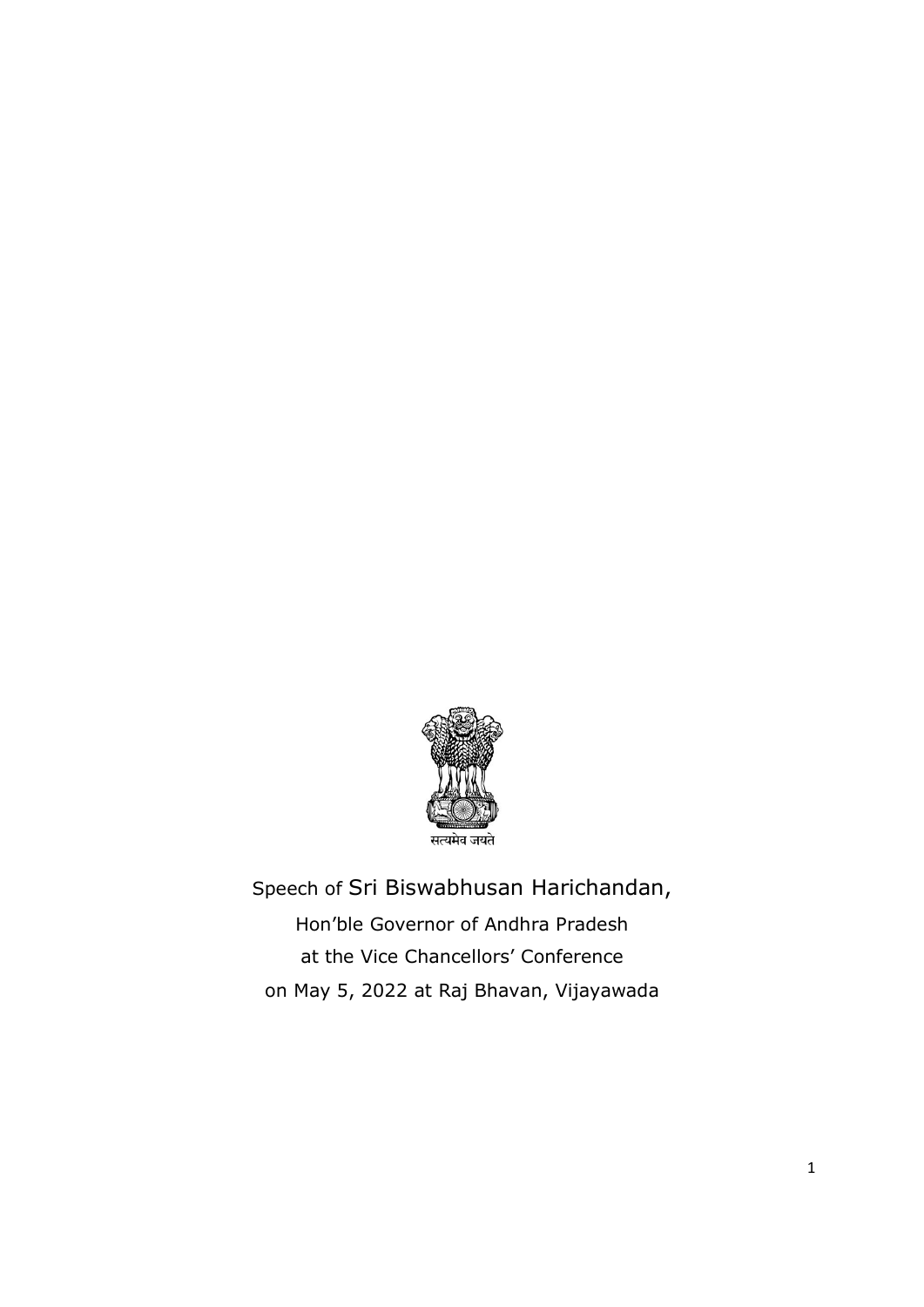Smt. Poonam Malakondaiah, Special Chief Secretary to Government, Agriculture & Marketing, Sri J. Syamala Rao, Principal Secretary, Higher Education, Prof. K. Hemachandra Reddy, Chairman, Andhra Pradesh State Council of Higher Education, Vice Chancellors of State Universities and other officers present. My warm greetings to you all.

It gives me immense pleasure to address you all on the occasion of Vice Chancellors' Conference.

The National Education Policy-2020 is the first education policy of the 21st century which has replaced the thirty-four-year-old National Policy on Education-1986 (NPE- 1986). I congratulate all the stakeholders as soon we are going to celebrate two years of launch of the NEP-2020.

The National Education Policy-2020 aims to fulfil human potential, develop an equitable and just society, promotion of national development, universal accessibility, with a focus on quality education. The Government of Andhra Pradesh is committed to implement the National Education Policy in its true spirit and has initiated necessary policy measures in that direction.

The NEP-2020 envisions certain key changes to the current higher education system, like moving towards multi- disciplinary education, Faculty and institutional autonomy; revamping of curriculum, pedagogy, assessment, and student support, reaffirming the integrity of Faculty and institutional leadership.

On earlier occasions, we have discussed on finding effective ways of implementing the recommendations of NEP 2020. In the Vice Chancellors' Conference on NEP-2020 held on 16th October, 2020 in the same premises, it was resolved to implement the recommendations of NEP-2020, to bring desired change in the system of higher education in the State of Andhra Pradesh.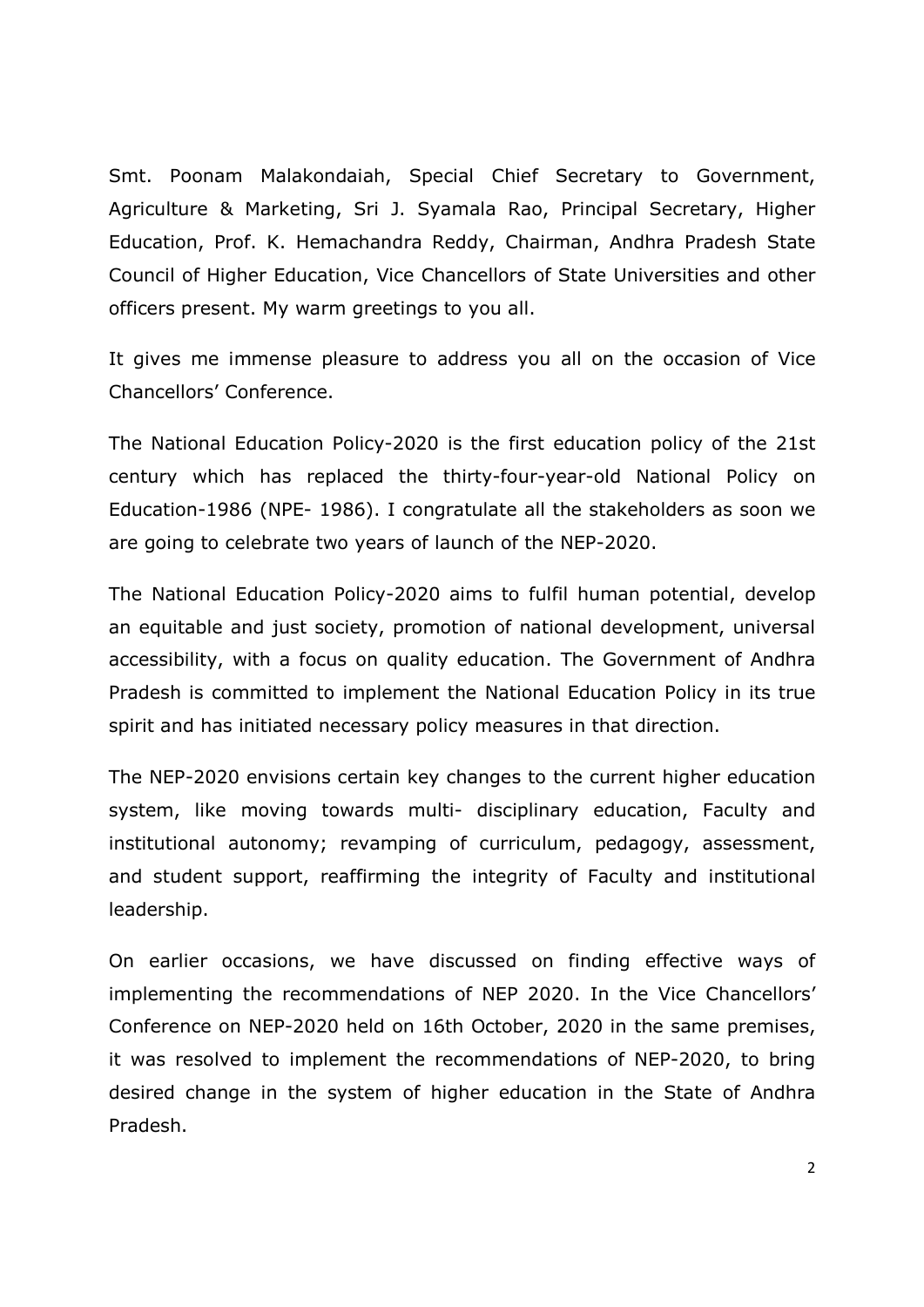I am aware of the fact that the Government of Andhra Pradesh is spearheading the implementation of NEP-2020 in a systematic manner and I am glad to know that steps have already been taken to re- design the Curriculum for both the engineering and conventional degree programmes and is being implemented in an effective way.

A State Research Board has been established to develop research ecosystem and to promote qualitative research in Universities and Colleges. I am happy to know that Andhra Pradesh, is the first State in the country to introduce the 4-year Degree programme with research being part of the course, from the academic year 2020-21.

Many positive changes are taking place in the higher education system in the State and I appreciate you all, for your devotion and committed efforts in that direction. Andhra Pradesh State Council of Higher Education and the Higher Education department deserve all the appreciation for their leadership role and the timely actions to ensure that the system is put in place effectively.

I hope you all appreciate the need to re- dedicate ourselves for the cause of promoting quality in Higher Education system and to see that it meets the global education standards.

As you all aware, some of the key issues of NEP-2020 that need to be addressed and merit the attention of the academic leaders are as follows.

As envisaged in the NEP-2020, Academic Bank of Credits shall be a nationallevel facility to promote flexibility of curriculum framework and interdisciplinary/ multi- disciplinary academic mobility of students across various Higher Education Institutions in the country with appropriate "credit transfer" mechanism created through the stipulated regulations. It shall be a mechanism to facilitate the students to choose their own learning path, on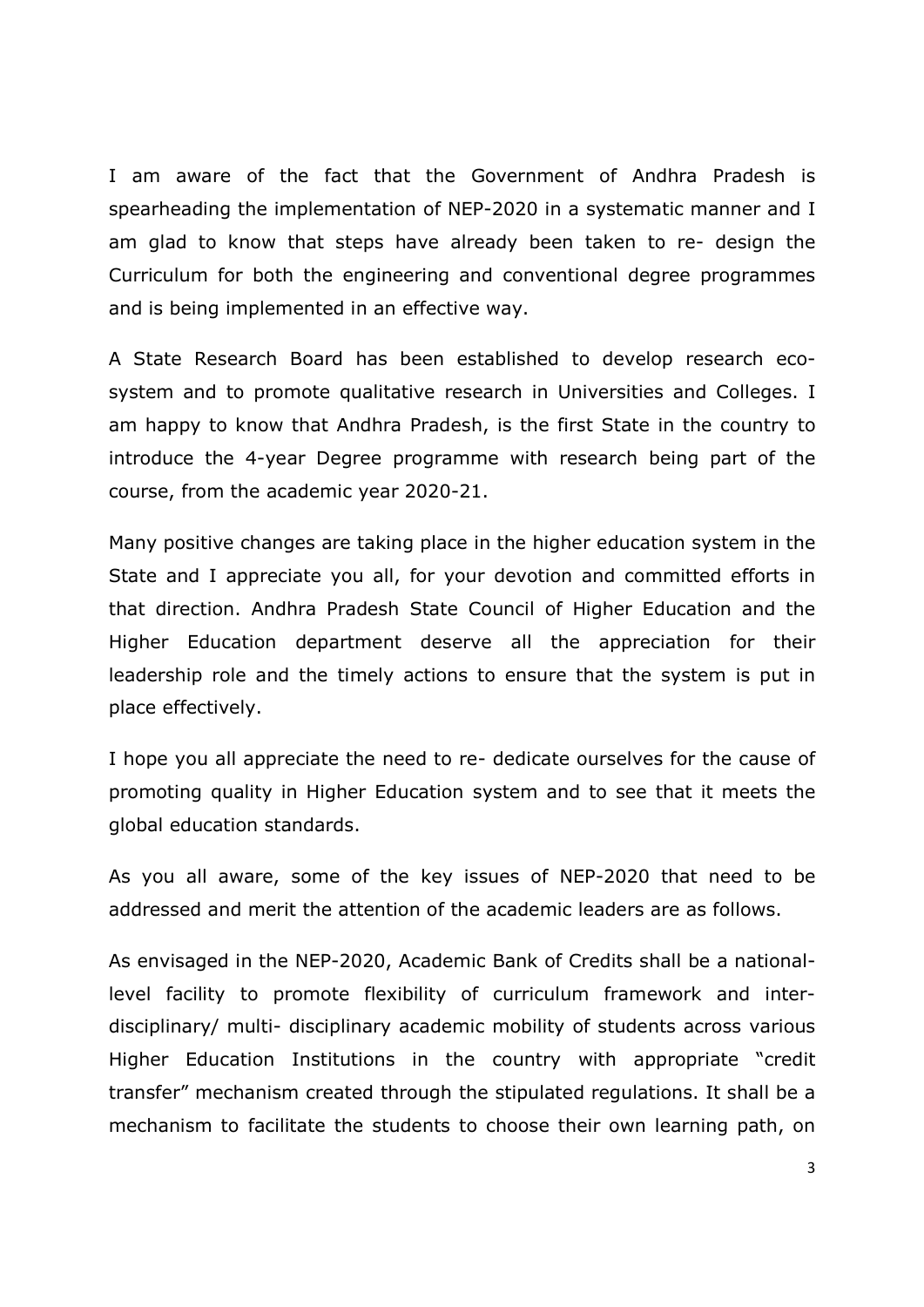the principle of multiple entry-multiple exit as well as anytime, anywhere and any-level learning.

I am confident that the Government of Andhra Pradesh is moving in the right direction in adopting the system as recommended by the NEP-2020.

The NEP-2020 calls for a complete overhauling and re-energising of the higher education system to deliver high-quality higher education with equity and inclusion. The policy envisages moving towards a higher educational system that consists of large, multi-disciplinary universities and colleges, located in every district.

The main thrust of the policy regarding higher education Institutions is to transform Higher Education into large multi-disciplinary universities, colleges, and higher education institution clusters/Knowledge Hubs. This is expected to help build vibrant communities of scholars and peers, enable students to become well-rounded, across disciplines including artistic, creative, and analytic subjects as well as sports. To develop active research communities across all disciplines, including cross-disciplinary research, and increase resource efficiency.

The Universities of our State shall move forward in this direction and be the forerunners in transforming into multi- disciplinary institutes of higher learning.

Another grey area in the Higher Education Ecosystem is lesser emphasis on research at most universities and colleges, and lack of competitive peerreviewed research funding across disciplines. This aspect has been addressed in the NEP-2020 by allowing a spectrum of institutions that place equal emphasis on teaching and research i.e., Research-intensive Universities; those that place greater emphasis on teaching but still conduct significant research i.e. Teaching-intensive Universities.